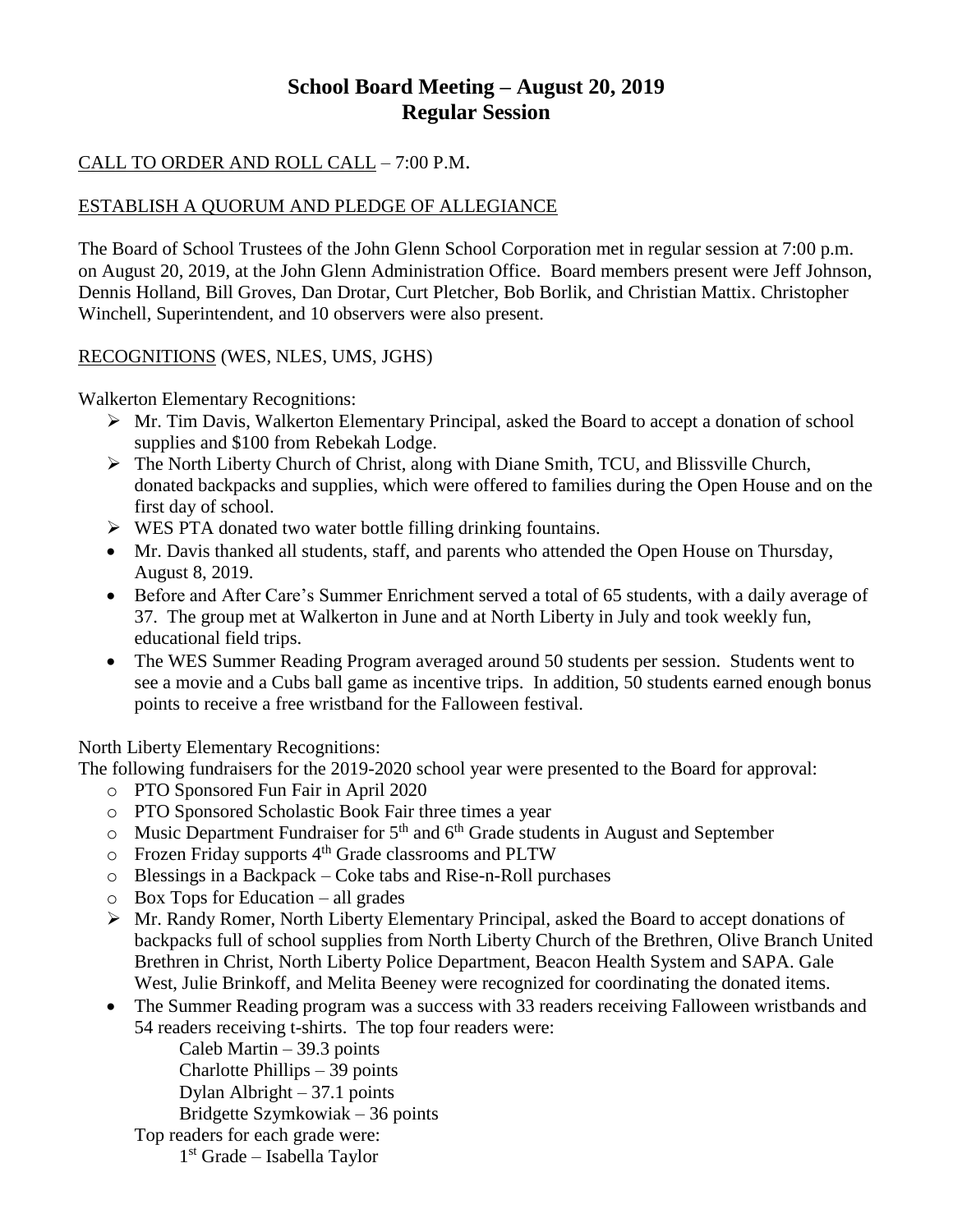- 2 nd Grade Anna Guard
- 3<sup>rd</sup> Grade Adelyn Batton
- 4 th Grade Caleb Martin
- 5<sup>th</sup> Grade Bridgette Szymkowiak
- 6 th Grade Owen Bendt & Isaac Matthews
- Open house was a success with families meeting their student's teachers and asking questions, which allows an easier transition to the new school year.

# Urey Middle School Recognitions:

The following fundraisers for the 2019-2020 school year were presented to the Board for approval:

- o Basket Raffle at Falloween
- o Coin Toss Game at Falloween
- o Barrel Train Rides at Falloween
- Tresa Hammond, Urey Middle School Principal, asked the Board to accept the following donations to the Falloween Basket Raffle:
	- o \$150 from O'Connor Delivery Service
	- o \$200 from Michael and Tresa Hammond

John Glenn High School recognitions:

The following donations were received:

- $\geq$  \$100 from Acorn Inspections for Falloween
- $\geq$  \$250 from Nora Johnson for Drama
- $\geq$  \$50 from Planet Fitness for Falloween
- $\geq$  \$300 from Plymouth Skate Center for Falloween
- $\geq$  \$200 from St. Patrick's Church for Falloween

The following fundraisers for the 2019-2020 school year were presented to the Board for approval:

- o Junior Class Chocolate Bars August/September
- o Band Cheese and Sausage Sales September/October
- o Football Cookie Dough August/September
- o Baseball Silent Auction/Trivia Night February 2020
- o Girls' Soccer Jugglethon August/September
- o Girls' Soccer Car Wash in Walkerton September

Christian Mattix made a motion to approve donations and fundraisers as presented and Jeff Johnson seconded the motion. The motion passed with a vote of seven to zero.

# CONSENT AGENDA ITEMS #1 – 4

- 1. Approve Minutes August 6, 2019 Regular Session
- 2. Approve Claims 1016 1046
- 3. Approve Personnel Recommendations

### *Retirements/Resignations/Terminations*

- a. Zach Combes Assistant Football Coach, John Glenn High School
- b. Darci Nifong Title I Aide, North Liberty Elementary School
- c. Amanda Smith Spell Bowl Coach, North Liberty Elementary School<br>d. Amie Greenboam Food Service Director. John Glenn School Corporation
- Food Service Director, John Glenn School Corporation

# *Appointments/Transfers*

- a. Kelly Stanley Title I Aide, North Liberty Elementary School
- b. Sadie Ritschard Cafeteria Staff, North Liberty Elementary School
- c. Jerrad Moore Instructional Aide, John Glenn High School
- d. Chelsea Grzegorek Instructional Aide, John Glenn High School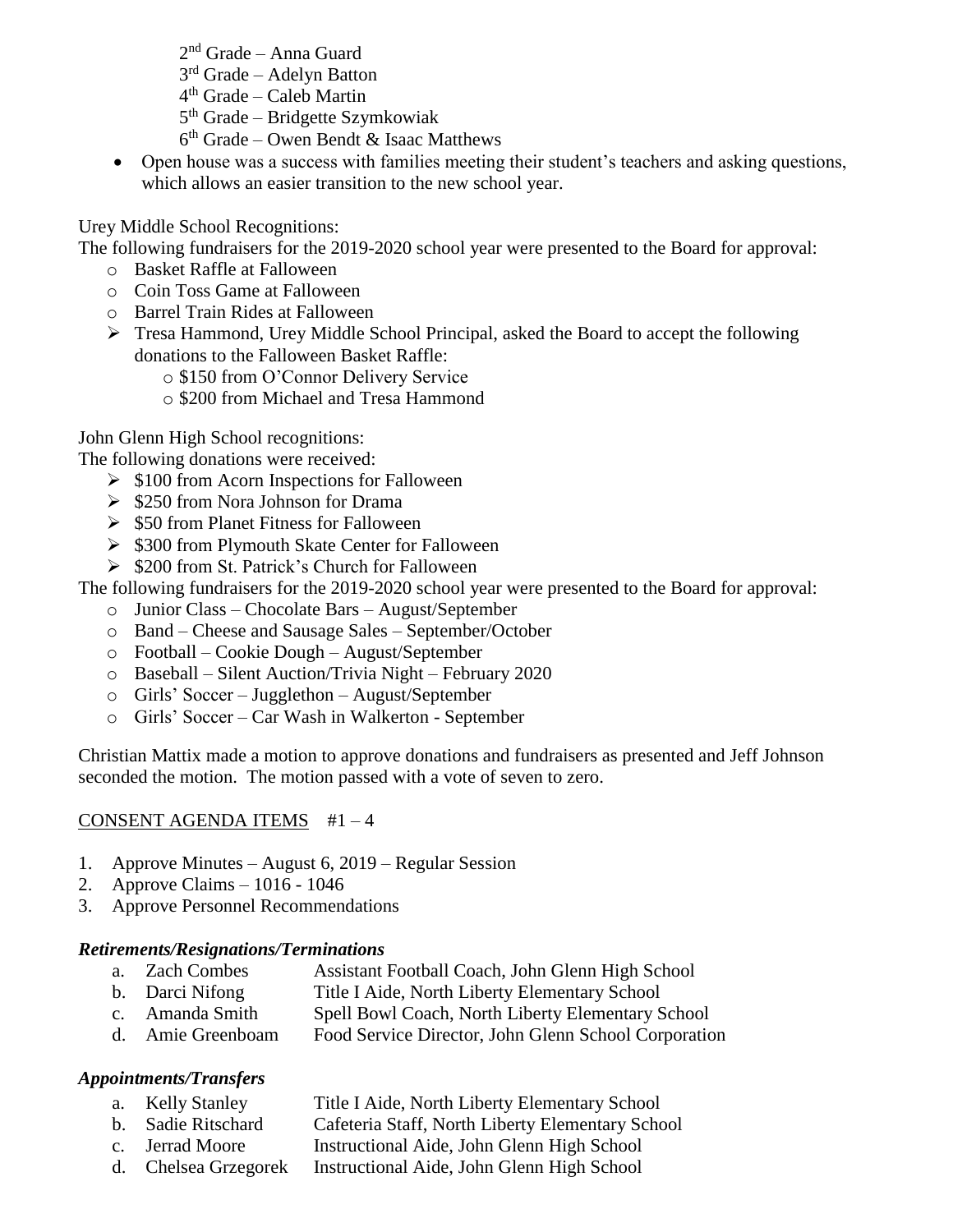#### 4. Transfer Student Requests

New requests for the 2019-2020 school year were presented to the Board for review and approval. Those new students are:

Martina Arigoni JGHS/12 Ada Beliles NLES/2 Lewis Beliles NLES/1 Carrolin Dayney WES/K Houston Dayney WES/4 Kenneth Farkas WES/2 Colton Hahn WES/K Devyn Hatton WES/1 Logan Hatton WES/3 Casey Hulse WES/4 Owyn Keehn WES/3 Olivia Nifong UMS/7 Lydia Nusbaum JGHS/11 Rylee Nusbaum UMS/8 Lillanna Perkins NLES/K Robert Racine NLES/K Payton Sheaks WES/6 Quinton Sheaks UMS/8 Julius Webster NLES/1 Hope Wilcox UMS/8

Bill Groves made a motion to approve Consent Agenda Items one through four and Jeff Johnson seconded the motion. The motion passed with a seven to zero vote.

#### NEW BUSINESS

1. Approve FMLA Leave Request for Employee #1948

Bill Groves made a motion to approve the FMLA leave for employee #1948. Bob Borlik seconded the motion, and the motion passed with a vote of seven to zero.

2. Public Hearing prior to Formal Bargaining

Per new recent legislation, the Board is required to hold a public hearing about negotiations before formal bargaining begins. Board President, Dennis Holland, opened the public hearing at 7:15 p.m. After asking for public comments three times with no responses, Mr. Holland closed the public hearing at 7:18 p.m. Mr. Chris Winchell noted that he, along with Treasurer Tom Bendy, has met with the John Glenn Education Association and their Uniserve representative, Tom Johnson, to preliminarily discuss the upcoming formal bargaining sessions.

#### REPORTS

- 1. Superintendent's Report
- Mr. Winchell noted that Teacher Orientation day went well, with all staff meeting over lunch, rather than breakfast as in past years. Mr. Winchell stated that he asked all staff to "Celebrate Excellence" in all they do and to remember that it takes a village to raise a child. All employees in